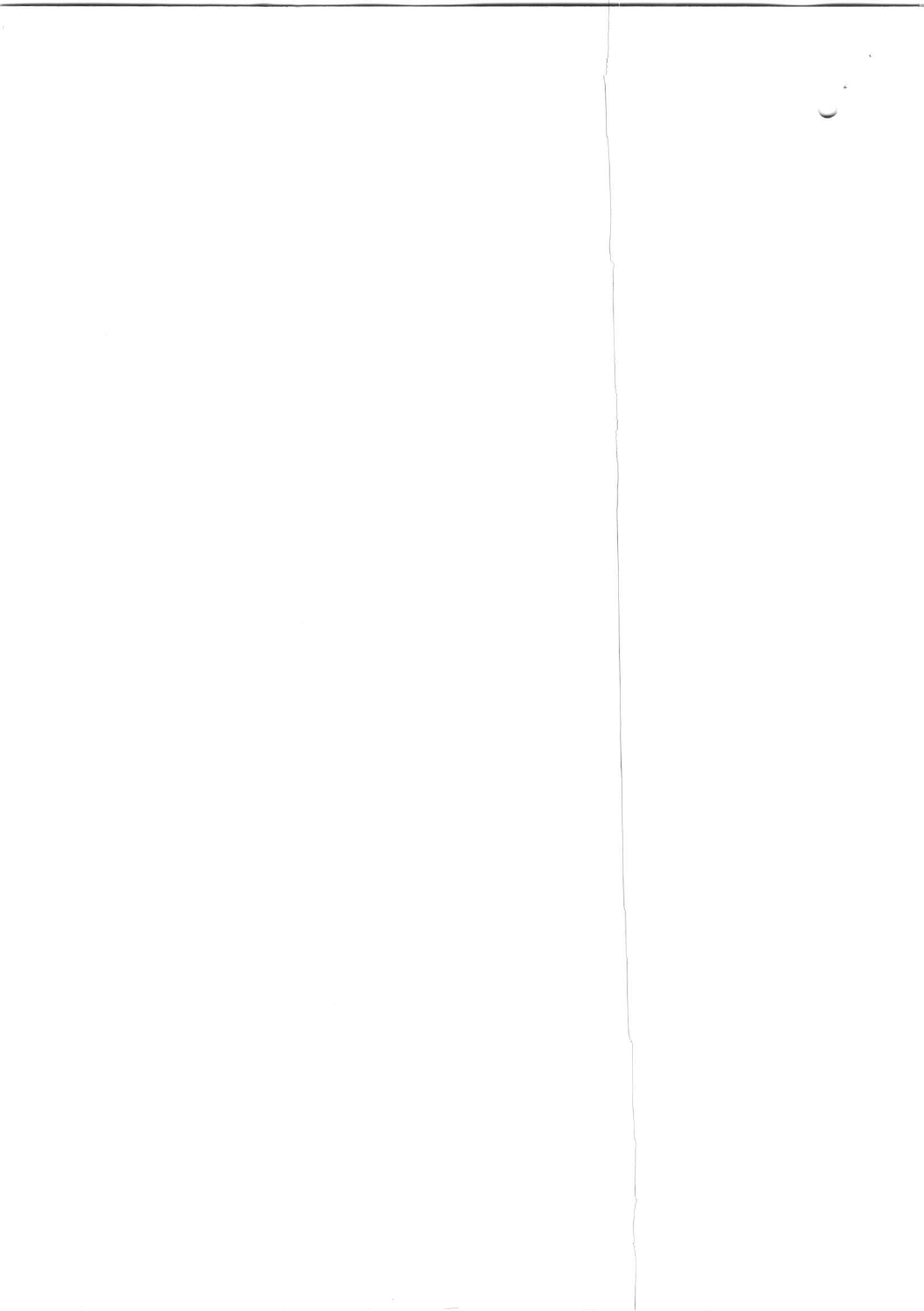

## വിശാല കൊച്ചി വികസന അതോറി

പി.ബി. നമ്പർ 2012 ഫോൺ : 2205061 ഫാക്സ് 91 484 2206230 കൊച്ചി-682020 Website: (www.gcda.kerala.gov.in); E-mail: gcdaonline@gmail.com

## നം.5317/ഇ3/2021/ജിസിഡിഎ

തീയതി, 24.12.2021

## ക്വട്ടേഷൻ പരസ്യം

താഴെ പ്രവൃത്തിക്കുവേണ്ടി വ്യക്തികൾ/സ്ഥാപനങ്ങളിൽ പറയുന്ന നിന്നും പ്രവൃത്തിയുടെ പേര് ആലേഖനം ചെയ്ത മുദ്രവച്ച കവറുകളിൽ മൽസരസ്വഭാവമുള്ള ക്വട്ടേഷനുകൾ രജിസ്റ്റേർഡ്/സ്പീഡ് പോസ്റ്റ് വഴി മാത്രം ക്ഷണിച്ചുകൊള്ളുന്നു. (കൊറിയർ സ്വീകരിക്കുന്നതല്ല). അപേക്ഷകർക്ക് G.S.T. രജിസ്ട്രേഷൻ ഉണ്ടായിരിക്കണം. രജിസ്ട്രേഷൻ സർട്ടിഫിക്കറ്റിന്റെ പകർപ്പ് ക്വട്ടേഷനോടൊപ്പം സമർപ്പിക്കേണ്ടതാണ്. G.S.T.യുമായി ബന്ധപ്പെട്ട അതാത് സമയത്തെ സർക്കാർ ഉത്തരവുകൾ കിട്ടേഷന് ബാധകമായിരിക്കുന്നതാണ്.

| (cb)<br>നമ്പർ | പ്രവൃത്തിയുടെ പേര്                                                                                                                                                                                                                     | അടങ്കൽ<br>തുക     | ദർഘാസ്<br>GAD300<br>വില | നിരതദ്രവ്യം<br>$\tilde{\phantom{a}}$ | ഫോറം<br>വിൽപ്പന<br>നടത്തുന്ന<br>അവസാന<br>തീയ്യതിയും<br>സമയവും | ദർഘാസ്<br>സ്വീകരിക്കുന്ന<br>അവസാന<br>തീയ്യതിയും<br>സമയവും |
|---------------|----------------------------------------------------------------------------------------------------------------------------------------------------------------------------------------------------------------------------------------|-------------------|-------------------------|--------------------------------------|---------------------------------------------------------------|-----------------------------------------------------------|
| 1.            | $\overline{2}$                                                                                                                                                                                                                         | 3                 | 4                       | 5                                    | 6                                                             |                                                           |
|               | സി.എം.ഡി.എസ്.-ലെ<br>മാലിന്യ<br>സംസ്കരണ<br>പ്ലാന്റ്, സുലഭ് ശൗചാലയ<br>പരിസരം<br>എന്നിവിടങ്ങളിലെയും<br>സി.എം.ഡി.എസ്.<br>വാക്വേയിലെ<br>കായലിലേക്ക്<br>ചാഞ്ഞു<br>നിർക്കുന്നതുമായ<br>മരത്തിന്റെ<br>ശിഖരങ്ങൾ<br>മുറിച്ച് മാറ്റുന്ന പ്രവൃത്തി. | Rs.<br>$25,338/-$ | Rs. $315/-$ +<br>G.S.T. | Rs. 650/-<br>$\mathbf{A}$ .          | 06.01.2022<br>3.00 പി.എം.                                     | 13.01.2022<br>4.00 പി.എo.                                 |

പൂരിപ്പിച്ച ദർഘാസുകൾ അന്നേദിവസം വൈകിട്ട് 4.30 pm–ന് ഹാജരുള്ള കരാറുകാരുടെ സാന്നിദ്ധ്യത്തിൽ തുറക്കുന്നതാണ്. സെക്രട്ടറി, ജിസിഡിഎയുടെ പേരിൽ പ്ലഡ്ജ് ചെയ്ത നിരതദ്രവ്യം ദർഘാസിനോടൊപ്പം സമർപ്പിക്കേണ്ടതാണ്. കൂടുതൽ വിവരങ്ങൾക്ക് പ്രവൃത്തി സമയങ്ങളിൽ ജിസിഡിഎ ഓഫീസുമായി ബന്ധപ്പെടേണ്ടതാണ്. യാതൊരു കാരണവശാലും തിരികെ നൽകുന്നതല്ല. ദർഘാസുകൾ ഒന്നായോ മുഴുവനായോ ഫോറം വില യാതൊരു കാരണവും കൂടാതെ നിരസിക്കുവാനുള്ള അധികാരം ജിസിഡിഎ സെക്രട്ടറിയിൽ നിക്ഷിപ്തമാണ്. തപാലിലുണ്ടാകുന്ന കാലതാമസത്തിന് ജിസിഡിഎ ഉത്തരവാദിയായിരിക്കുന്നതല്ല.

ഒപ് $/$ -എക്സിക്യൂട്ടീവ് എഞ്ചിനീയർ

സൂപ്രണ്ട്

RPR-28.12.2021

websche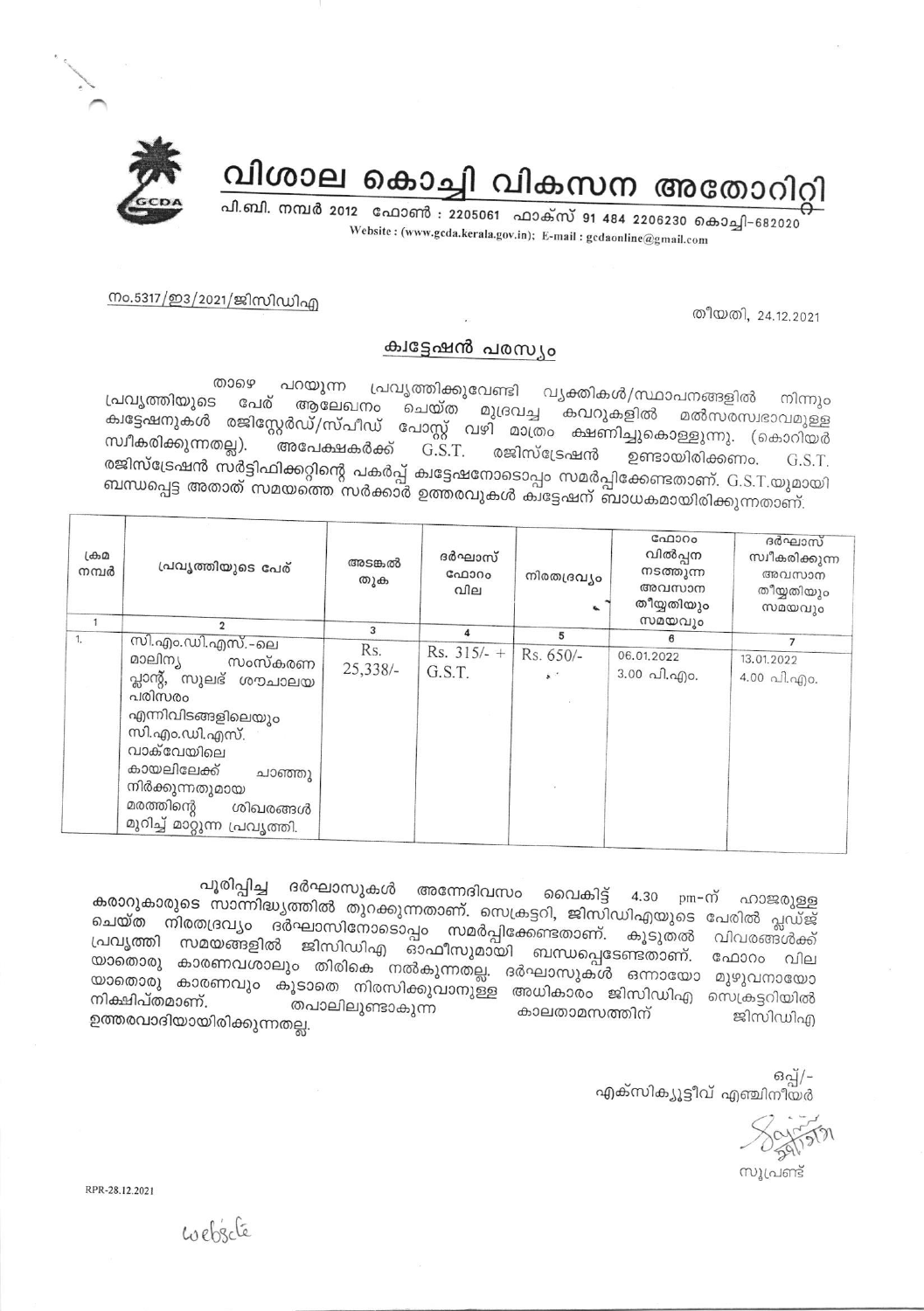